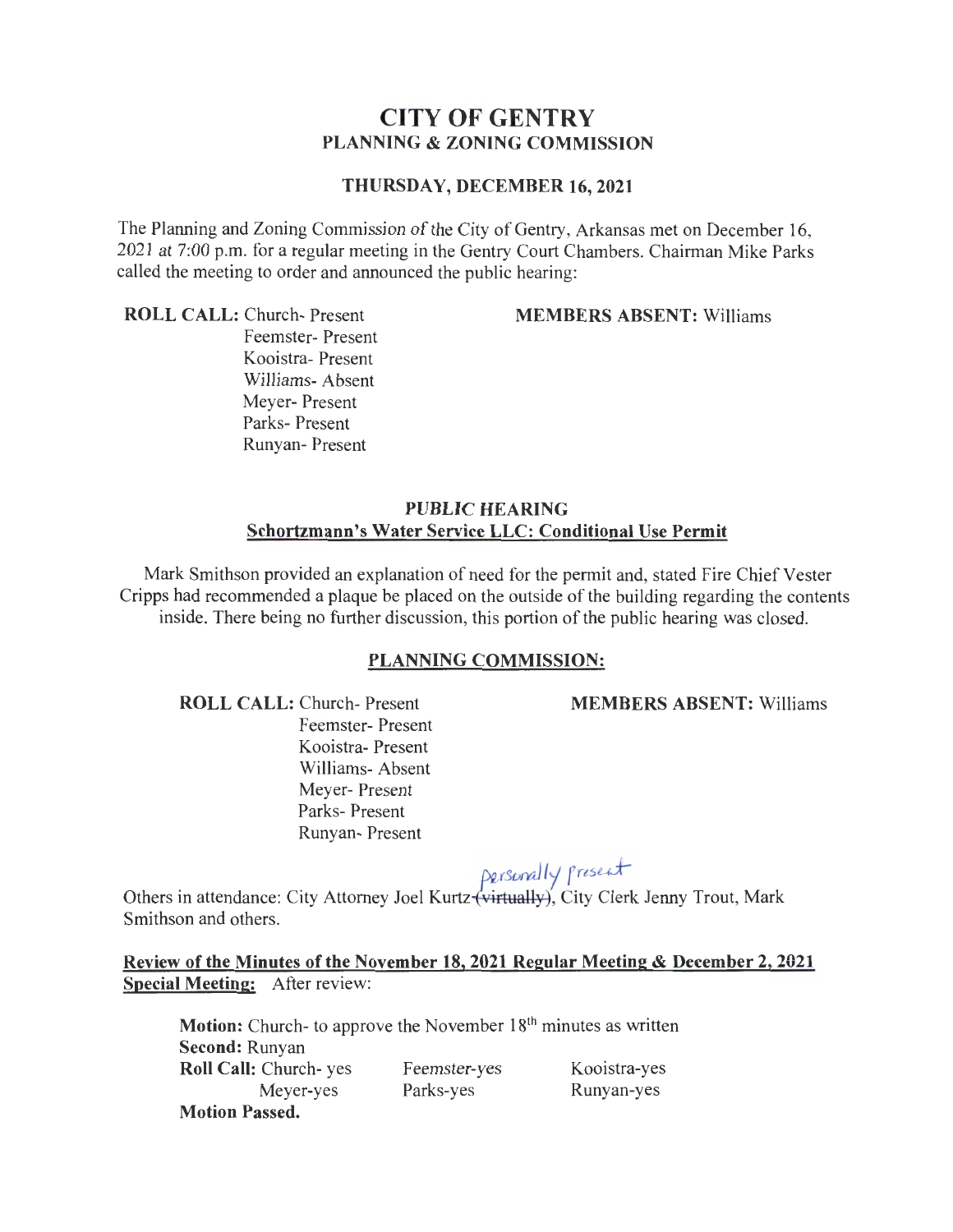| Motion: Meyer- to approve the December 2, 2021 Special meeting minutes with |              |              |
|-----------------------------------------------------------------------------|--------------|--------------|
| amendment to the motion showing as, "to approve the final plat"             |              |              |
| Second: Runyan                                                              |              |              |
| Roll Call: Church-yes                                                       | Feemster-yes | Kooistra-yes |
| Meyer-yes                                                                   | Parks-yes    | Runyan-yes   |
| Motion passed.                                                              |              |              |

#### **1). 2022 Selection of Chairman, Alternate Chairman & Secretary:** After discussion:

**Motion:** Runyan- to keep all current positions as is unless someone declines; Chairman- Mike Parks, Alternate Chairman -Wanda Meyer and, Secretary/Clerk, Jenny Trout **Second:** Meyer **Roll Call:** Church- yes Parks-yes **Motion passed.**  Feemster-yes Meyer-yes Kooistra-yes Runyan-yes

**2). 2022 Regular Planning & Zoning Meeting Schedule:** After discussion: Finding no conflicts: (It should be noted that Jay Williams was at this time heard to be present virtually). **Motion:** Meyer- to accept the 2022 calendar as presented **Second:** Feemster **Roll Call:** Church- yes Meyer-yes **Motion Passed.**  Feemster-yes Parks-yes Kooistra-yes Runyan-yes Williams-yes

#### **3). Schortzmann's Water Service, LLC; Home Occupancy, Parcel# 10-00148-210:**

| After discussion:                                    |              |              |           |
|------------------------------------------------------|--------------|--------------|-----------|
| <b>Motion:</b> Church- to approve the Home Occupancy |              |              |           |
| <b>Second: Feemster</b>                              |              |              |           |
| <b>Roll Call:</b> Church-yes                         | Feemster-yes | Kooistra-yes |           |
| Williams-yes                                         | Meyer-yes    | Runyan-yes   | Parks-yes |
| Motion passed.                                       |              |              |           |

**4). Snyder Court- Subdivision Sketch Plan; Parcel# 10-00875-000:** Discussion produced the following requirements and comments: sidewalks and curbs are to be required for the preliminary plat and, back side lot improvements are not required however, access to houses and garages should come off of Snyder St. **NOT** Fulton St.

**Motion:** Meyer- sidewalks and curbs are to be required in the Preliminary Plat **Second:** Feemster **Roll Call:** Church-yes Williams-yes **Motion passed.**  Feemster-yes Meyer-yes Kooistra-no Runyan-yes Parks-yes

| Motion: Runyan- to approve the Sketch Plan with the recommendations and comments |              |              |           |
|----------------------------------------------------------------------------------|--------------|--------------|-----------|
| <b>Second:</b> Meyer                                                             |              |              |           |
| Roll Call: Church-yes                                                            | Feemster-yes | Kooistra-yes | Parks-yes |
| Williams-yes                                                                     | Meyer-yes    | Runyan-yes   |           |
| <b>Motion passed.</b>                                                            |              |              |           |